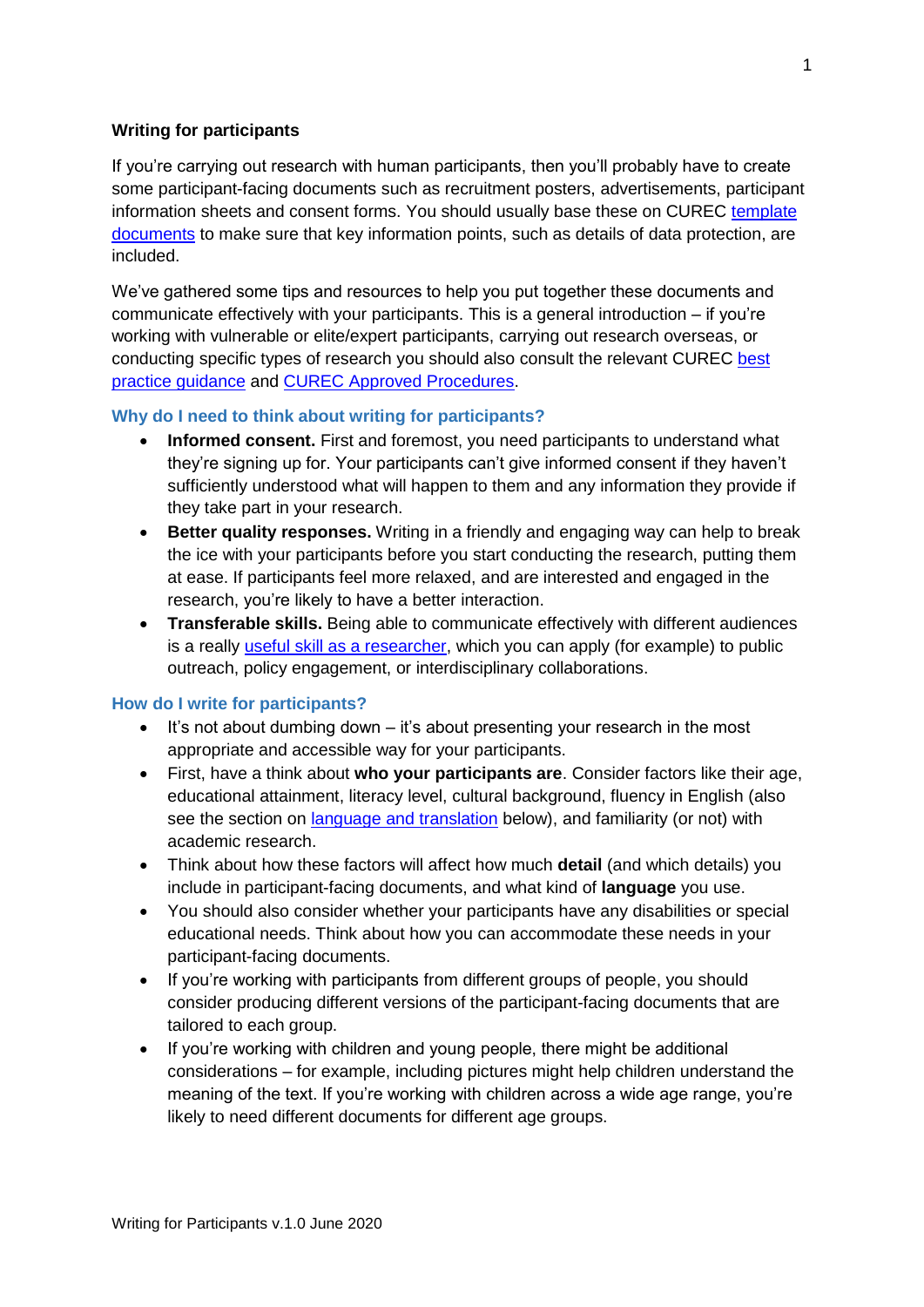## **Using appropriate language**

Keep your language clear and straightforward. You want the participant to understand the information the first time they read it. Bear in mind that they might be skim-reading.

- Use short sentences. Avoid using semi-colons to join clauses.
- Use active sentences (e.g. "We will ask you questions" rather than "Participants will be asked questions").
- Avoid using complicated or technical language and specialist jargon. Is there a simpler word or phrase that you could use instead? If you really need to use a technical term, make sure you explain it clearly.
- Imagine explaining the information to a friend or family member, and read it over again – could what you've written be confusing, ambiguous, vague or unclear?
- You can use the ['readability statistics'](https://en.wikipedia.org/wiki/Flesch%E2%80%93Kincaid_readability_tests) function in Word, or apps (e.g. Hemingway or Grammarly) to get feedback on how easy your text is to read. You could also ask friends and family to read over your documents and offer constructive criticism.
- If you're going to

## **Formatting your documents**

- Aim to make your documents as easy to read as possible. Use a large font, make sure your text is left-aligned (non-justified), and include plenty of white space on the page.
- Make sure the key points are easy to find. For example, you could use short headings, a question and answer format, or bullet points.
- In some cases, it might be helpful to use images or diagrams to support your text.

# **Keep it brief – but include all the key points**

- When describing what participants will be asked to do, try to put yourself in their shoes. What information would you want to know? Are there any questions you have that are not answered on the document?
- Think about what the most important things to communicate are. Make sure these are included, and cut out any unnecessary details.
- Think about what would be a suitable length of information sheet. How many pages would you be willing to read yourself? Do your participants have difficulties reading, or might they read slowly?
- If you're using an [oral consent process,](https://researchsupport.admin.ox.ac.uk/governance/ethics/resources/consent#collapse281096) then you should also think about what will be easy to read out to participants, and straightforward for participants to listen to and understand.

## **Be consistent**

- Are you writing in the first person (e.g. "why have I been invited to participate?") the second person ("you have been invited to participate") or the third person ("participants will complete a survey")? Make sure you stick to the same voice to avoid confusion about who is doing what.
- Make sure you're consistent in the information you provide across all your participant-facing documents, and that these are the same as stated on the application documents.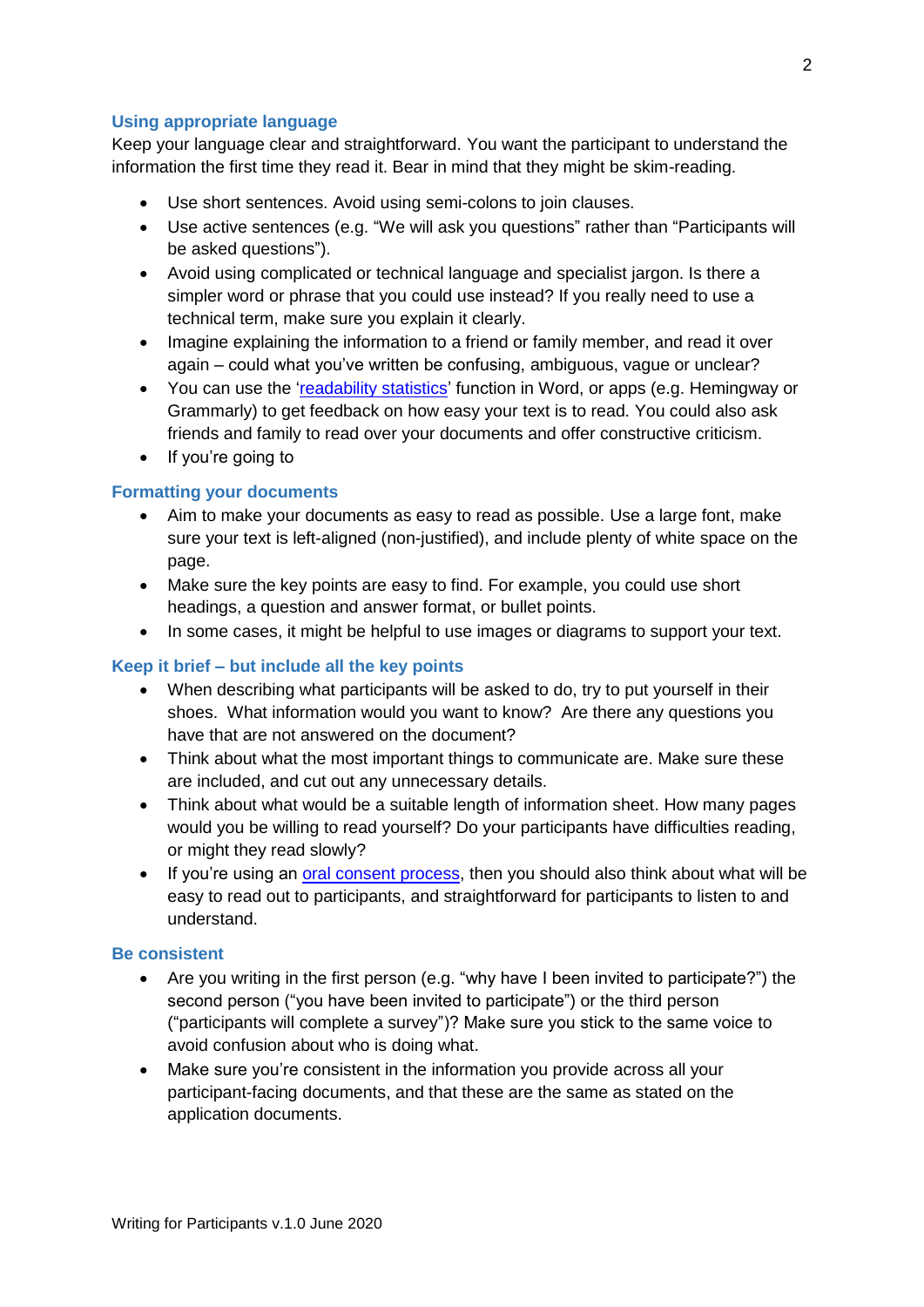## **Be friendly and polite**

- It's important to make your documents accessible without being patronising or overly familiar. The tone you use should be respectful, even if it's informal. Remember that you are inviting participants to take part in your research.
- Make sure you use person-centred, non-discriminatory language to describe people. (For guidance, see, for example, [the government's guide on inclusive language.](https://www.gov.uk/government/publications/inclusive-communication/inclusive-language-words-to-use-and-avoid-when-writing-about-disability))

## <span id="page-2-0"></span>**Language and translation**

- If your participant-facing documents are going to be translated into another language, make sure nothing important is lost in translation. If someone else is translating the documents, you could talk them through together to make sure that you're interpreting everything in the same way. If you're translating them yourself, you could ask another fluent speaker of the language to check what you've written.
- If your documents are in English, and your participants don't speak English as their first language, think about how this might affect the language you use, e.g. avoiding idioms.
- If English isn't your first language and you'd like guidance on writing in English, support is available through [the University's Language Centre.](https://www.lang.ox.ac.uk/academic-english) Again, you might like to ask a fluent or native speaker to check your documents.

## **Feeding back**

- After you've carried out your research, think about how you could feed back your results or findings to participants. What might they be interested in? How can you summarise and present your research in a clear, engaging and accurate way?
- You could also think about wider public engagement see [the University's Public](http://www.ox.ac.uk/research/public-engagement)  [engagement with research webpages](http://www.ox.ac.uk/research/public-engagement) for support.

## **Ask for feedback**

 If you can, ask someone unconnected to the research to look at your participantfacing documents and provide feedback.

If possible, this should include people who are from a similar social group to that of your participants. If you are recruiting children it may be helpful to ask a child within the age group to read through the information to check it makes sense to them.

 Ask them to point out anything that's unclear, confusing or missing, and edit or adapt your documents to resolve these issues. You could also informally ask participants for feedback on their experience of your research project, and take this feedback into account in future research projects.

## **Resources**

Communication for researchers

- [MRC and HRA: Consent and participant information guidance](http://www.hra-decisiontools.org.uk/consent/style.html)
- **[HRA:](https://www.hra.nhs.uk/planning-and-improving-research/best-practice/informing-participants-and-seeking-consent/) Informing participants and seeking consent**
- [Digit](https://www.dcc.ac.uk/sites/default/files/documents/publications/HowToLaySummariesDec2012.pdf)al Curation Centre: How to write a lay summary
- [Social Sciences Division: Academic writing and communication skills](https://www.socsci.ox.ac.uk/writing)
- Your department may also offer specific resources and training on writing and communication.

## Accessibility and inclusion

[Gov.uk: Accessible communication formats](•%09https:/www.gov.uk/government/publications/inclusive-communication/accessible-communication-formats)